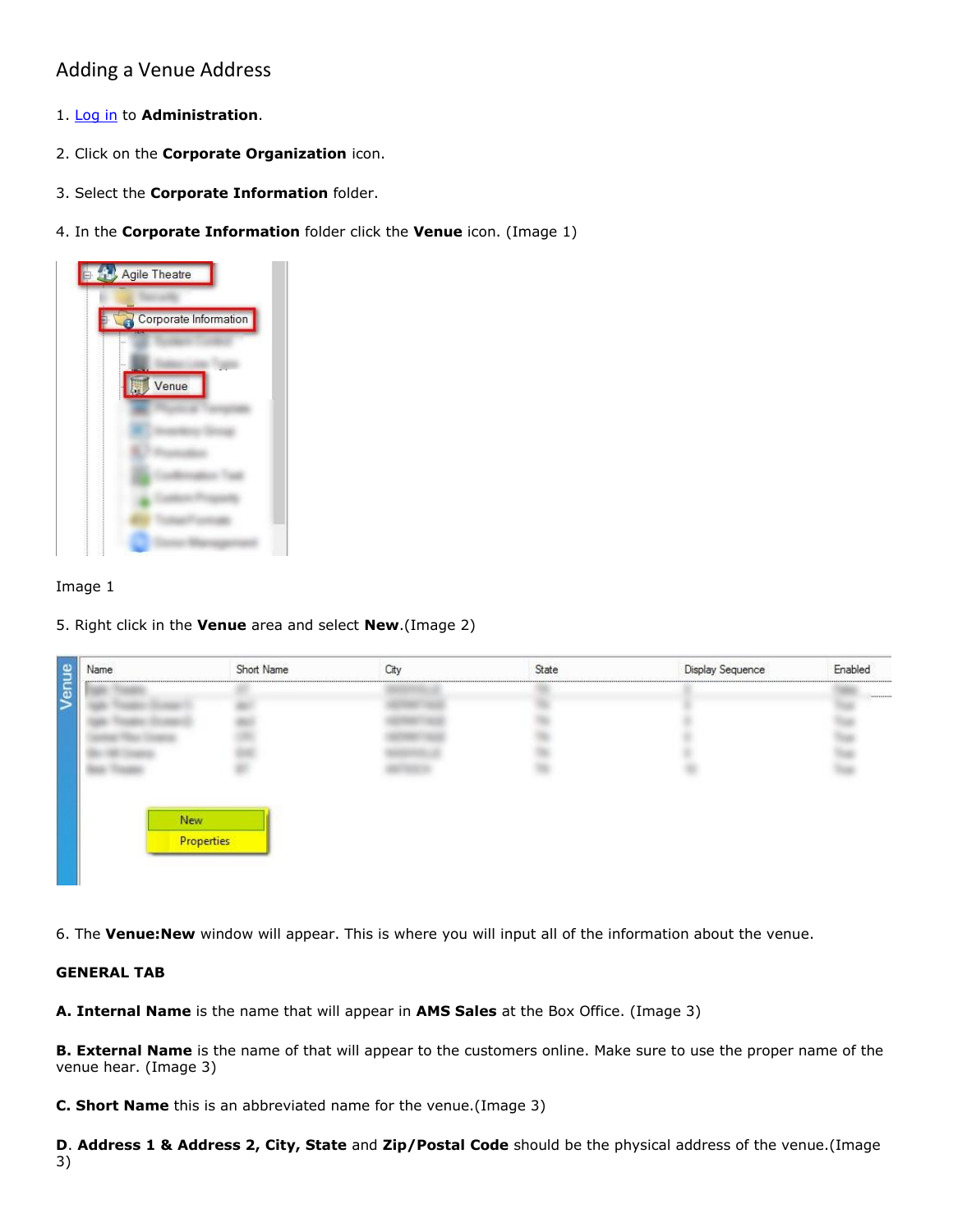**E. Display Sequence** should be the order you want the venue to display online. (Image 3)

|                         | $\mathsf{x}$<br>Venue: New                |  |  |  |  |
|-------------------------|-------------------------------------------|--|--|--|--|
| <b>Agile Theatre</b>    |                                           |  |  |  |  |
| General<br>Description  | Directions Will Call Text<br><b>Notes</b> |  |  |  |  |
| Internal Name           | <b>Theater Name</b>                       |  |  |  |  |
| <b>External Name</b>    | <b>Theater Name</b>                       |  |  |  |  |
| Short Name              | <b>TN</b>                                 |  |  |  |  |
| Address 1               | 1313 Mockingbird Lane                     |  |  |  |  |
| Address <sub>2</sub>    |                                           |  |  |  |  |
| City                    | ANTIOCH                                   |  |  |  |  |
| State / Province        | Tennessee<br>v                            |  |  |  |  |
| Zip / Postal Code       | 37013                                     |  |  |  |  |
| <b>Display Sequence</b> | $\div$<br>10                              |  |  |  |  |
| Enabled                 | $\overline{\mathbf{v}}$                   |  |  |  |  |
|                         |                                           |  |  |  |  |
|                         | OK<br>Cancel<br>Apply                     |  |  |  |  |

# Image 3

# **DESCRIPTION TAB**

7. The Description Tab allows you to add any descriptive information about the venue.(Image 4)

| A       |                      | Venue: New |                                                 |  |  | $\times$ |
|---------|----------------------|------------|-------------------------------------------------|--|--|----------|
|         | <b>Agile Theatre</b> |            |                                                 |  |  |          |
| General |                      |            | Description Directions   Will Call Text   Notes |  |  |          |
|         | Description of Venue |            |                                                 |  |  |          |
|         |                      | OK         | Cancel                                          |  |  | Apply    |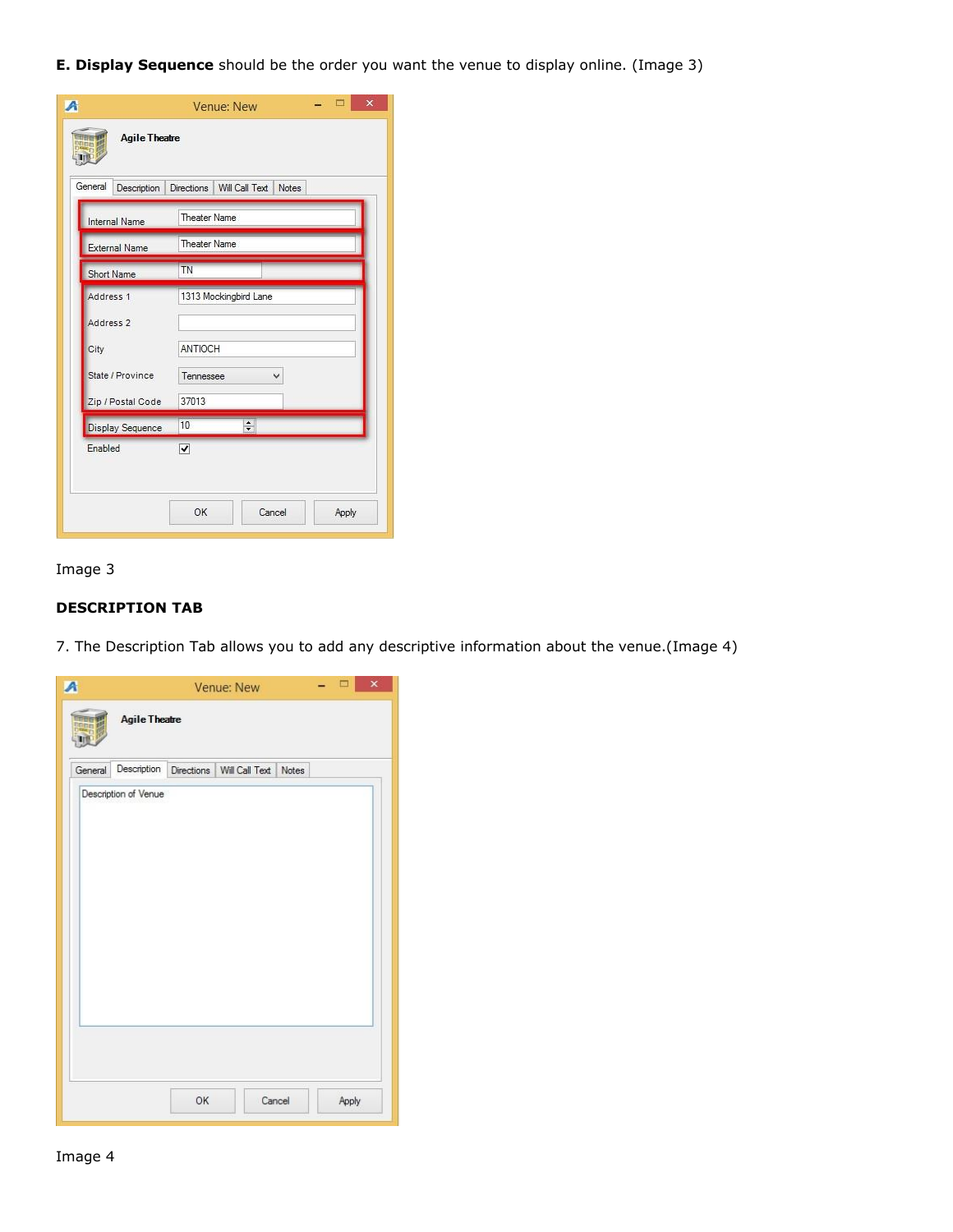#### DIRECTIONS TAB

- 8. **Directions URL** allows you to embed a map link to your venue.(Image 5)
- 9. **Directions Text** allows you to add step by step directions to the venue. (Image 5)

|         |                                                                                                                                                                                                                                                                                                                                                                                                                                            | Venue: New |                      |  |  | × |  |
|---------|--------------------------------------------------------------------------------------------------------------------------------------------------------------------------------------------------------------------------------------------------------------------------------------------------------------------------------------------------------------------------------------------------------------------------------------------|------------|----------------------|--|--|---|--|
|         | <b>Agile Theatre</b>                                                                                                                                                                                                                                                                                                                                                                                                                       |            |                      |  |  |   |  |
| General | Description                                                                                                                                                                                                                                                                                                                                                                                                                                | Directions | Will Call Text Notes |  |  |   |  |
|         | Directions URL                                                                                                                                                                                                                                                                                                                                                                                                                             |            |                      |  |  |   |  |
|         | 64.7551256,-147.3436467,17z/data=l3m1!4b1!4m2!3m1!<br>1s0x51324d4f91f3e801:0x2840219de72fedd1?hl=en<br>Directions Text<br>Head West Toward Snowman Lane 197 Pt.<br>Tum Right onto Snowman Lane 446 ft<br>Continue onto 3rd Avenue 371 ft.<br>Tum Right onto S. Santa Clause Ln 364 ft.<br>Tum right onto 2nd Avenue 302 ft.<br>2nd Avenue tums left and becomes Snowman Lane<br>Tum right onto Cary Ave<br>Tum right onto St. Nicholas Dr. |            |                      |  |  |   |  |
|         |                                                                                                                                                                                                                                                                                                                                                                                                                                            |            |                      |  |  |   |  |

Image 5